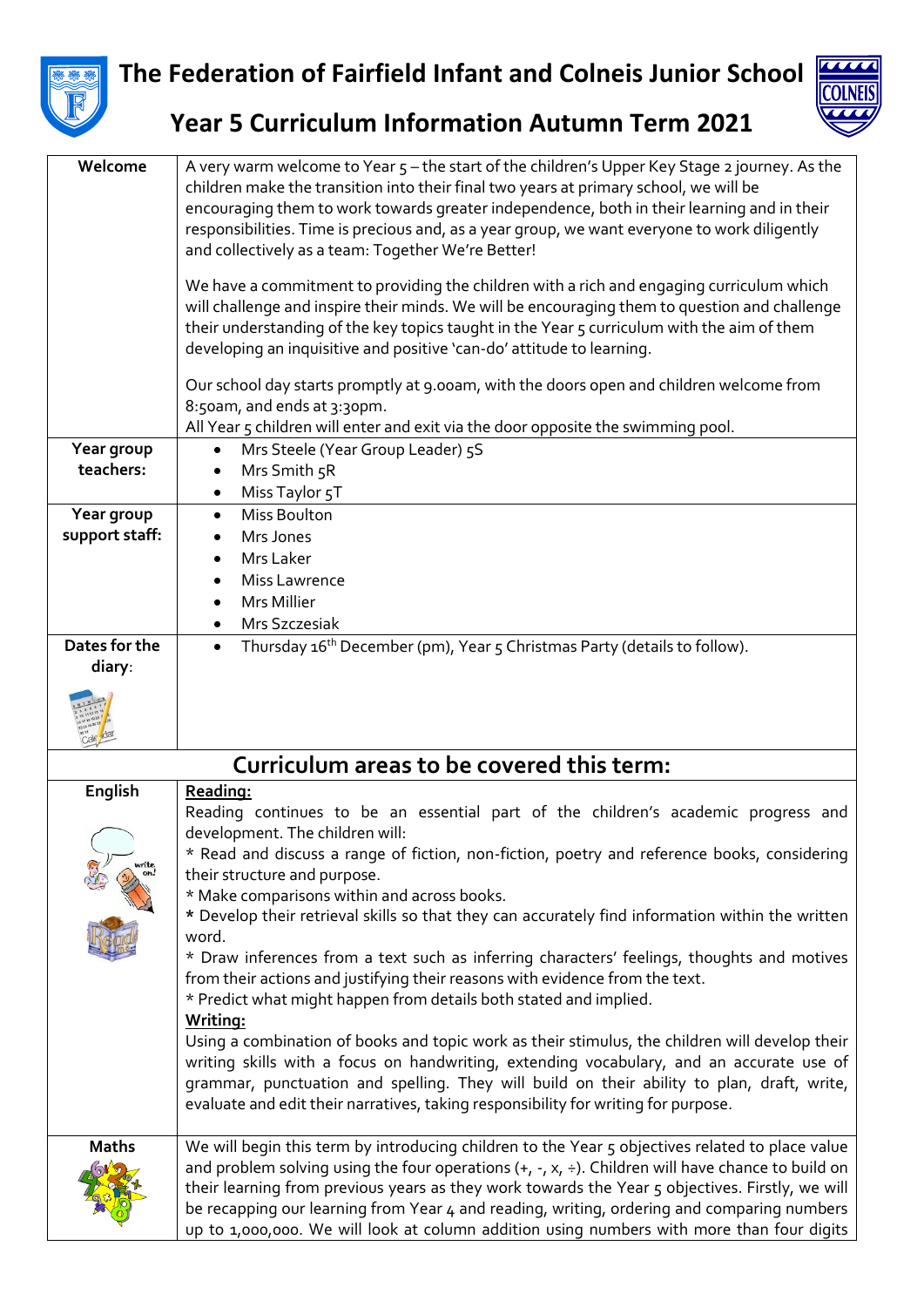|                                 | before using this knowledge to use rounding to check accuracy of calculations. This is a skill<br>that will be implemented across all four operations. During addition and subtraction, there will<br>be a focus on children mentally adding and subtracting numbers to increase their confidence<br>and ability to calculate fluently in their heads. When we move on to multiplication and<br>division, children will use the 'bus stop' division method with increasingly large numbers and<br>long multiplication to move in to multiplying four digit numbers by one and two digit numbers,<br>as well as rounding to check accuracy. Children will have opportunities in all lessons to not only<br>practise their skills but to apply their learning to problems, as well as using their reasoning<br>skills.<br>Times table practice will take place every week, with children being challenged on a range of<br>their times tables. We will also be using our 'early morning maths' sessions to keep practising<br>our arithmetic and calculation skills which will become increasingly challenging as the year<br>goes on.<br>We will also continue with our weekly 'Big Maths Beat That' CLICs and Learn Its' Tests to<br>develop calculation skills, recall of times tables and identifying number bonds.<br>* Visit www.colneisjunior.co.uk - Curriculum - Maths page - Mathematics at the Federation of |
|---------------------------------|-----------------------------------------------------------------------------------------------------------------------------------------------------------------------------------------------------------------------------------------------------------------------------------------------------------------------------------------------------------------------------------------------------------------------------------------------------------------------------------------------------------------------------------------------------------------------------------------------------------------------------------------------------------------------------------------------------------------------------------------------------------------------------------------------------------------------------------------------------------------------------------------------------------------------------------------------------------------------------------------------------------------------------------------------------------------------------------------------------------------------------------------------------------------------------------------------------------------------------------------------------------------------------------------------------------------------------------------------------------------------------------------------------------------------|
|                                 | Fairfield and Colneis -- for explanation of terms and strategies children will use.                                                                                                                                                                                                                                                                                                                                                                                                                                                                                                                                                                                                                                                                                                                                                                                                                                                                                                                                                                                                                                                                                                                                                                                                                                                                                                                                   |
| <b>Science</b><br>PUSH          | Forces:<br>During the first half term, we will be studying forces and looking at each in turn to see their<br>effects. We will work scientifically to be able to investigate a range of forces including friction,<br>gravity and air resistance. Our Learning Objectives will be:<br>* To explain that unsupported objects fall towards Earth because of the force of gravity acting<br>between the Earth and the falling object.<br>* To identify the effects of air resistance, water resistance and friction, that act between<br>moving surfaces.<br>* To recognise that some mechanisms, including levers, pulleys and gears, allow a smaller<br>force to have a greater effect.                                                                                                                                                                                                                                                                                                                                                                                                                                                                                                                                                                                                                                                                                                                                |
|                                 | <b>Earth and Space:</b><br>During the second half term, we will be exploring Earth and Space. Our Learning Objectives<br>will be:<br>* To describe the movement of the Earth, and other planets, relative to the Sun in the solar<br>system.<br>* To describe the movement of the Moon relative to the Earth.<br>* To describe the Sun, Earth and Moon relative to the Earth.<br>* To use the idea of the Earth's rotation to explain day and night and the apparent movement<br>of the Sun across the sky.                                                                                                                                                                                                                                                                                                                                                                                                                                                                                                                                                                                                                                                                                                                                                                                                                                                                                                           |
| <b>History and</b><br>Geography | The topic for this term is: Ancient Egypt<br>Welcome to Ancient Egypt (3100 - 332 B.C.). We will consider how Ancient Egyptian society<br>was organised; the significance of the River Nile and the various values and beliefs held by the<br>Ancient Egyptians. Within our learning, we will be comparing and contrasting life between<br>then and now and understanding the impact that this fascinating ancient civilisation had on<br>the lives we lead today. Our Learning Objectives will be:<br>* To locate Ancient Egypt in time and place.<br>* To explain the significance of the River Nile<br>* To explain how the Ancient Egyptian society was organised.<br>* To describe the significance of the Pyramids to the Ancient Egyptian civilisation.<br>* To make comparisons between life in Ancient Egypt and in the present day.<br>* To identify how Ancient Egyptian beliefs contrasted with beliefs today.<br>* To investigate the significance of the Ancient Egyptian gods.<br>* To understand how our knowledge of the world is constructed.<br>* To consider the ethical implications of digging up the past.<br>* To explain how the Egyptian and Roman time periods are linked.                                                                                                                                                                                                                 |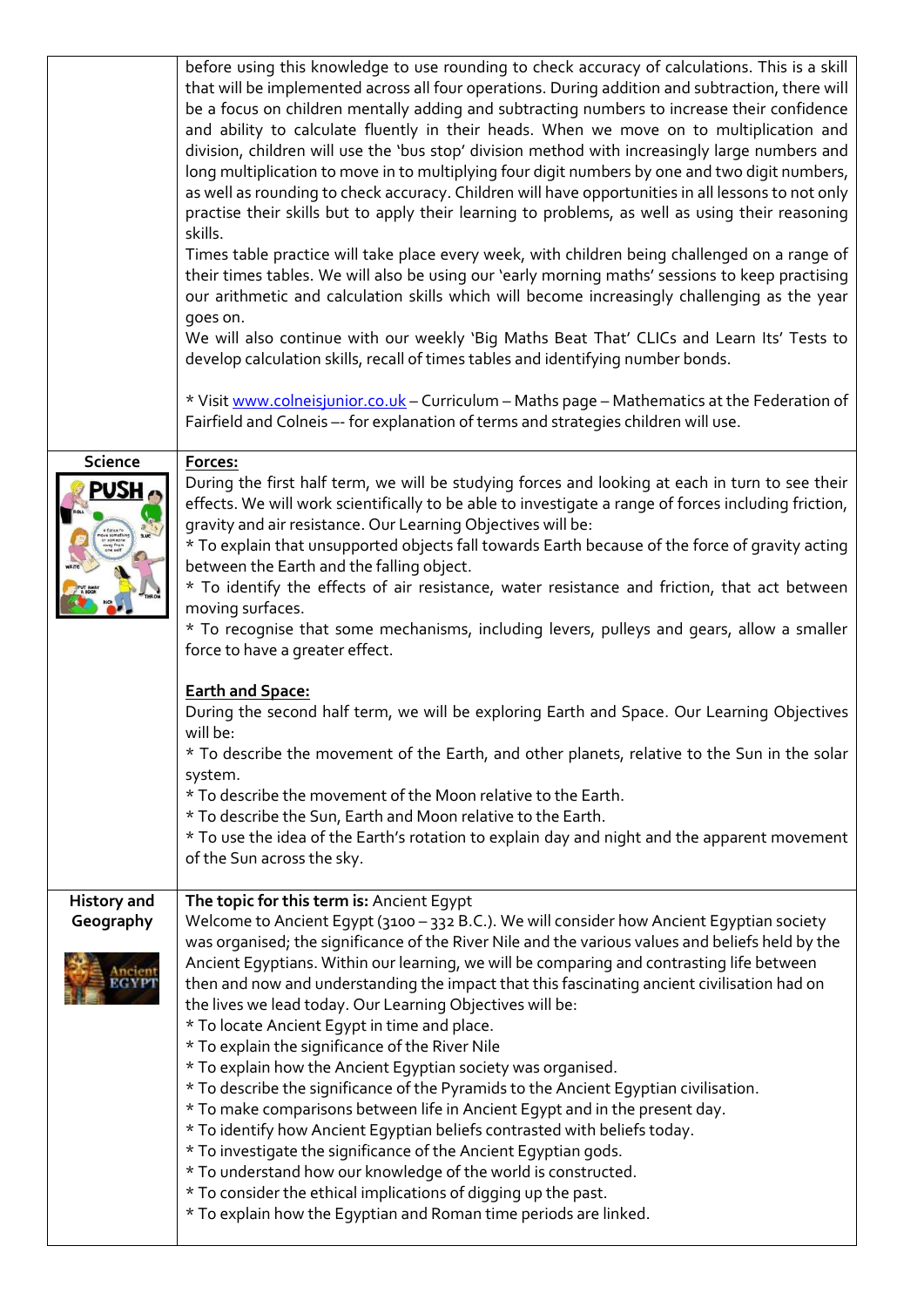| Art          | In Art, we will be learning about, and responding to, the figurative sculptures of Alberto<br>Giacometti. In addition, we will be creating art work based on our history topic of Ancient<br>Eqypt. Our Learning Objectives will be:<br>* To design and create an Ancient Egyptian paddle doll.<br>* To draw 'stick' figures to represent movement.<br>* To use wire, Modroc and metallic paint to produce a figure.<br>* To recreate hieroglyphics.                                                                                                                                                                                                                                                                                                                                                                                                                                                                                                                                                                                                                                                     |
|--------------|----------------------------------------------------------------------------------------------------------------------------------------------------------------------------------------------------------------------------------------------------------------------------------------------------------------------------------------------------------------------------------------------------------------------------------------------------------------------------------------------------------------------------------------------------------------------------------------------------------------------------------------------------------------------------------------------------------------------------------------------------------------------------------------------------------------------------------------------------------------------------------------------------------------------------------------------------------------------------------------------------------------------------------------------------------------------------------------------------------|
| <b>PE</b>    | The children will continue to develop and apply a broad range of skills, learning how to use<br>them in different ways and to link them to make actions and sequences of movement. They<br>will learn how to improve in different physical activities and sports and learn how to evaluate<br>and recognise their own success. Key sports taught this term are:<br>* Rugby (outdoor, first half of term)<br>* Basketball (outdoor, second half of term)<br>* Gymnastics (indoor, first half of term)<br>* Dance (indoor, second half of term)<br>PE days:<br>5R and 5T: Tuesday and Wednesday<br>5S: Wednesday and Friday<br>Swimming day:<br>Wednesday: Your child will need a named swimming costume, hat and towel.<br>On the days that your child will be having their PE lessons, we will be asking children to come<br>to school in their PE kits (but wearing their usual school cardigan/jumper over the top). Please<br>ensure that, as the weather turns colder, your child is wearing suitable clothing.<br>No earrings or jewellery to be worn on PE/swimming days and hair to be tied back. |
| <b>RE</b>    | In our Religious Education lessons, we will be learning about RE and learning from RE, with a<br>focus on the following topics.<br>* Christianity: Gospel<br>* Islam: Revelation                                                                                                                                                                                                                                                                                                                                                                                                                                                                                                                                                                                                                                                                                                                                                                                                                                                                                                                         |
| <b>Music</b> | <u>Rock:</u><br>With a particular focus on the song 'Livin' on a Prayer' by Bon Jovi, the children will gain an<br>appreciation of rock music. They will listen to and appraise relevant music and sing, with an<br>awareness of meaning of the words. In addition, whilst singing, they will also play an<br>instrument as an accompaniment.                                                                                                                                                                                                                                                                                                                                                                                                                                                                                                                                                                                                                                                                                                                                                            |
| French       | The children will continue to develop their reading, writing, listening and speaking skills by<br>learning to:<br>* Greet a friend and ask questions to find out about them.<br>* Ask and answer simple questions about family and interests.<br>* Describe a person using adjectives.                                                                                                                                                                                                                                                                                                                                                                                                                                                                                                                                                                                                                                                                                                                                                                                                                   |
| Computing    | In Computing, the children will consolidate and extend their learning on E-Safety. Our<br>Learning Objectives will be:<br>* To explain why I need to protect myself and my friends and the best ways to do this,<br>including reporting concerns to an adult.<br>* To know that anything I post online can be seen, used and may affect others.<br>* To protect my password and other personal information.<br>* To explain the importance of communicating kindly and respectfully.<br>* To discuss the importance of choosing an age-appropriate website or game.<br>* To talk about the dangers of spending too long online or playing a game.<br>* To explain why I need to protect my computer or device from harm.<br>* To know which resources on the internet I can download and use.<br>* To can describe different parts of the internet and a webpage.                                                                                                                                                                                                                                        |